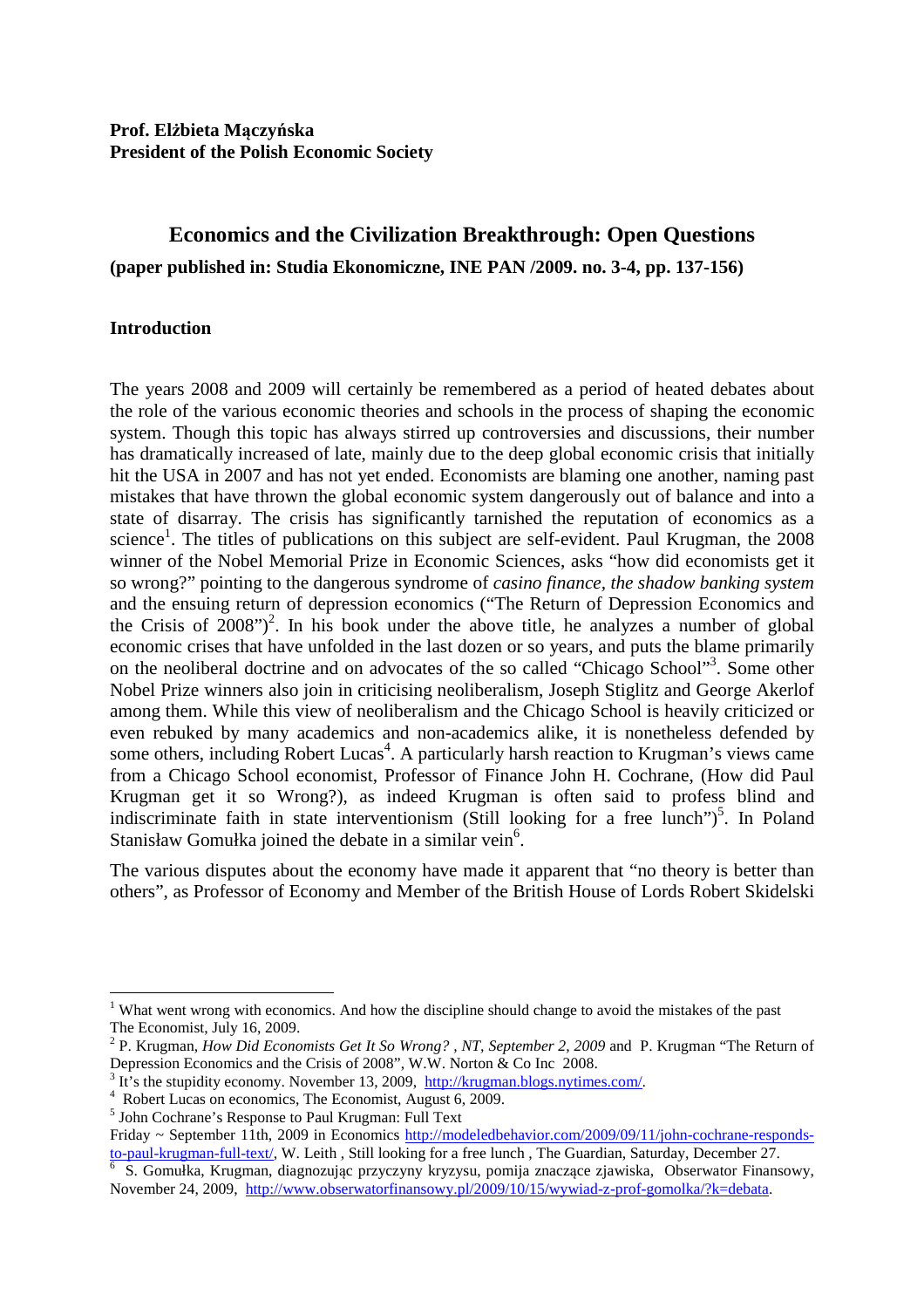aptly put it. At the same time, he asserts that the Chicago School of Economics "has never been more vulnerable than it is today – and deservedly so"?.

These and other discussions reflect contemporary dilemmas in economics, including a number of insolvable problems. These dilemmas mainly concern questions of whether particular economic approaches remain relevant and useful, and whether they can be applied in the real world, which is changing at an exceptionally dynamic pace. On the other hand the question arises if the heated debate would be now taking place without a global crisis. Furthermore, is it the crisis that has damaged confidence in mainstream economics, or perhaps the underlying cause has little to do with it and instead can be traced to the ongoing global civilization breakthrough and the "punctuated equilibrium"?

## **1. The crisis in the context of the civilization breakthrough and the post-industrial economics of impermanence**

Due to the great extent and depth of the current global economic crisis, one could legitimately ask whether it is a typical "genetic" manifestation of a phase in the business cycle, *i.e.* in the "ups and downs" inherent in the market economy with a sinusoidal development curve. This would be an obvious conclusion, were it not for the fact that the crisis is unfolding under conditions of the ongoing civilization and technological breakthrough and a changing development paradigm. This is reflected in the industrial civilization being phased out by a post-industrial civilization, whose nature still remains rather vague. The world is evolving towards a new, highly networked model of a knowledge-based economy, or virtualized "wikinomics" (with a network government and network democracy)<sup>8</sup>.

The extremely rapidly changing world makes the future increasingly obscure, while the present is not quite satisfactory. As a result of the growing dynamics of global change, the economy is gradually becoming akin to an "economy of impermanence"<sup>9</sup>. Almost all forms of business have become unstable, their lifecycles shortened. This holds not only for technologies and products, but also for jobs, communication, production, trade, education, and even for models of family and professional careers<sup>10</sup>. Nearly everything has become provisional. The growing dynamics of technological development indicates that this trend of impermanence is going to persist. This in turn raises the likelihood of economic disruptions and crises, which is confirmed by the fact that in the last 30 years we have witnessed about a hundred bank crises $^{11}$ .

In the face of the staggering pace of changes, it seems that "the past does not become history, but archaeology (...) with which we feel no emotional connection. This shows the profound vulnerability and misery of contemporary man: he cannot find a firm foundation in history, as past events disappear from his memory<sup>"12</sup>. The past and present appear increasingly obscure,

 $\overline{\phantom{a}}$ 

<sup>&</sup>lt;sup>7</sup> R. Skidelsky, Keynes versus the Classics: Round 2: "Chicago School economics has never been more vulnerable than it is today – and deservedly so. But the attack on it will never succeed unless policy Keynesians like Krugman are willing to work out the implications of irreducible uncertainty for economic theory", G:\Robert Skidelsky - Keynes versus the Classics Round 2.mht.

<sup>8</sup> Tapscott D., Williams A., Wikinomia. O globalnej współpracy, która zmienia wszystko, Wydawnictwa Akademickie i Profesjonalne, Warsaw, 2008.

<sup>9</sup> A. Toffler, *Zmiana władzy. Wiedza, bogactwo i przemoc u progu XXI stulecia*, Poznań 2003, Zysk i S-ka, ISBN 83-7298-189-2 (*Powershift: Knowledge, Wealth and Violence at the Edge of the 21st Century* 1990) and A. Toffler, H. Toffler – *Budowa nowej cywilizacji. Polityka trzeciej fali,* Zyski S-ka, Poznań 1996.

<sup>&</sup>lt;sup>10</sup> A. Toffler, H. Toffler, op. cit.

<sup>&</sup>lt;sup>11</sup> Wolf Martin, Wenn der Markt versagt, Financial Times Deutschland, January 10, 2008.

<sup>12</sup> M. Szulc, R. Kapuściński, Raport o społeczeństwie. Dwa światy, April 11, 2002. http://www.reporter.edu.pl/raport\_o\_spoleczenstwie/raport\_nadawca/dwa\_swiaty\_ryszard\_kapuscinski.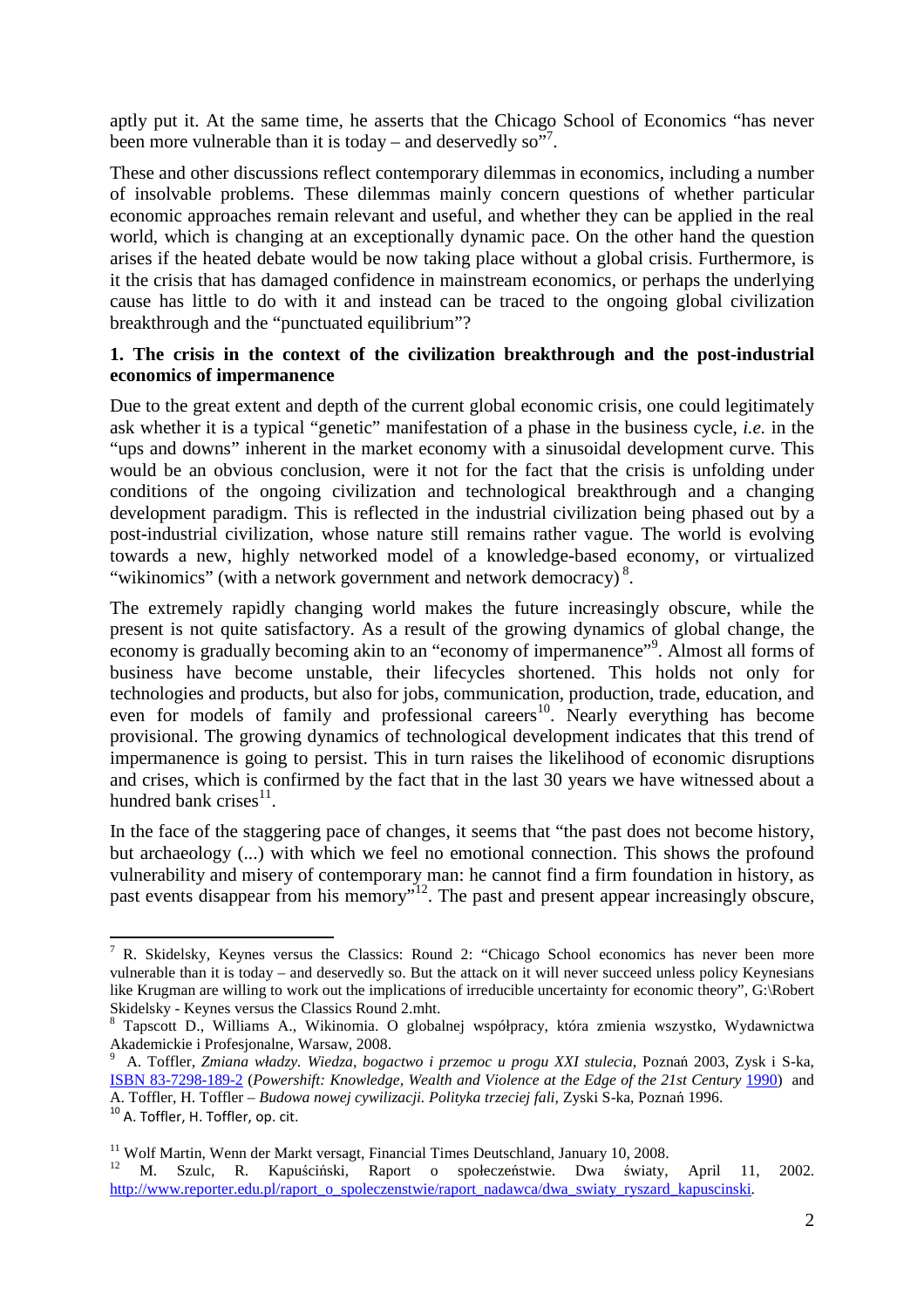chaotic and incomprehensible, especially in a world with an overwhelming multitude of information sources brought about by the development of technology and communications. Some of the consequences of this state of affairs include the disintegration of the ethical system and erosion of the value system. The problem lies in the fact that when people forget history, they also lose sight of the moral examples they could follow both in economic activity and in their private lives.

In analysing the current dysfunctions of the global economy and the eroded value system, too little thought seems to have been given to the challenges resulting from the ongoing civilization breakthrough. Ignoring the clash of two different civilization paradigms may prove very dangerous, as it is evocatively pictured by Samuel P. Huntington: "Far more important than economics and demography are problems of moral decline, cultural suicide and political disunity in the West<sup>"13</sup>. This situation poses a threat to the sustainability of development, especially that in studying recent developments researchers do not pay sufficient attention to the fact that the ongoing crisis of the value system, ethics and trust reflects a much broader crisis of the whole industrial civilization, which has been pointed out by *e.g.* Toffler<sup>14</sup>.

As Alexander Bard, a lecturer, writer and Swedish Internet pioneer expounds: "*We live simultaneously in two eras, although few people realize it. One of these eras, already in its terminal stage, is capitalism. The other one, related to the IT revolution, is the era of the Internet. In the former, the top of the social pyramid was occupied by factory owners and bankers, and the bottom – by the proletariat. In the coming era, the top echelons of power belong to a small but extremely wealthy netocracy. At the bottom of this social pyramid we find consumtariat"***<sup>15</sup>**, or the lowest social class comprising of socially excluded, digitallyilliterate people.

The decline of the industrial civilization inevitably leads to shifts in the global economic potential and structure of power. Business and political establishments fiercely compete for the various areas of power delineated by the declining civilization. The physical or material image of that civilization, compared to the image of the modern, still not fully comprehensible, virtual economy, continues to be appealing. The supporters of the industrial civilization emphasize its transparency, irreplaceability and vitality (called by Toffler "materialismo")<sup>16</sup>. Ownership relations are also bound to change. Of fundamental importance becomes intellectual capital, rather than ownership of means of production, as in classical capitalism. Another key factor is access to knowledge and information, standing in opposition to digital exclusion $17$ .

The syndrome of impermanence also applies to knowledge. In a rapidly changing world, the *life cycles* of knowledge are shrinking. Thus, knowledge is becoming more and more undemocratic, dramatically differentiating businesses and their chances for success<sup>18</sup>. Thomas Friedman believes that the world has become flat as a result of "Internet globalization", which has made it possible for professionals in developing countries to compete on a level playing field with those from highly developed countries. This theory, however, appears to be quite

 $\overline{\phantom{a}}$ 

<sup>&</sup>lt;sup>13</sup> S.P. Hungtington, Zderzenie cywilizacji, Warszawskie Wyd. Literackie Muza S.A., 2004, p. 536.

<sup>14</sup> A. Toffler, Zmiana… op. cit.

<sup>&</sup>lt;sup>15</sup> Netokracja i konsumtariat, czyli nowy podział społeczny w epoce Internetu

http://www.teberia.pl/news.php?id=5250, 2006, also see J. Soderqvist, A. Bard NETOKRACJA Nowa elita władzy i życie po kapitalizmie, Wydawnictwa Akademickie i Profesjonalne, 2006.

<sup>&</sup>lt;sup>16</sup> A. and H. Toffler, op. cit.

 $17$  B. Piontek – op. cit. p. 298 et seq.

<sup>&</sup>lt;sup>18</sup> Cf. E. Maczyńska – Słabnące tempo wzrostu w gospodarce światowej, Ekonomista 2003, no. 5.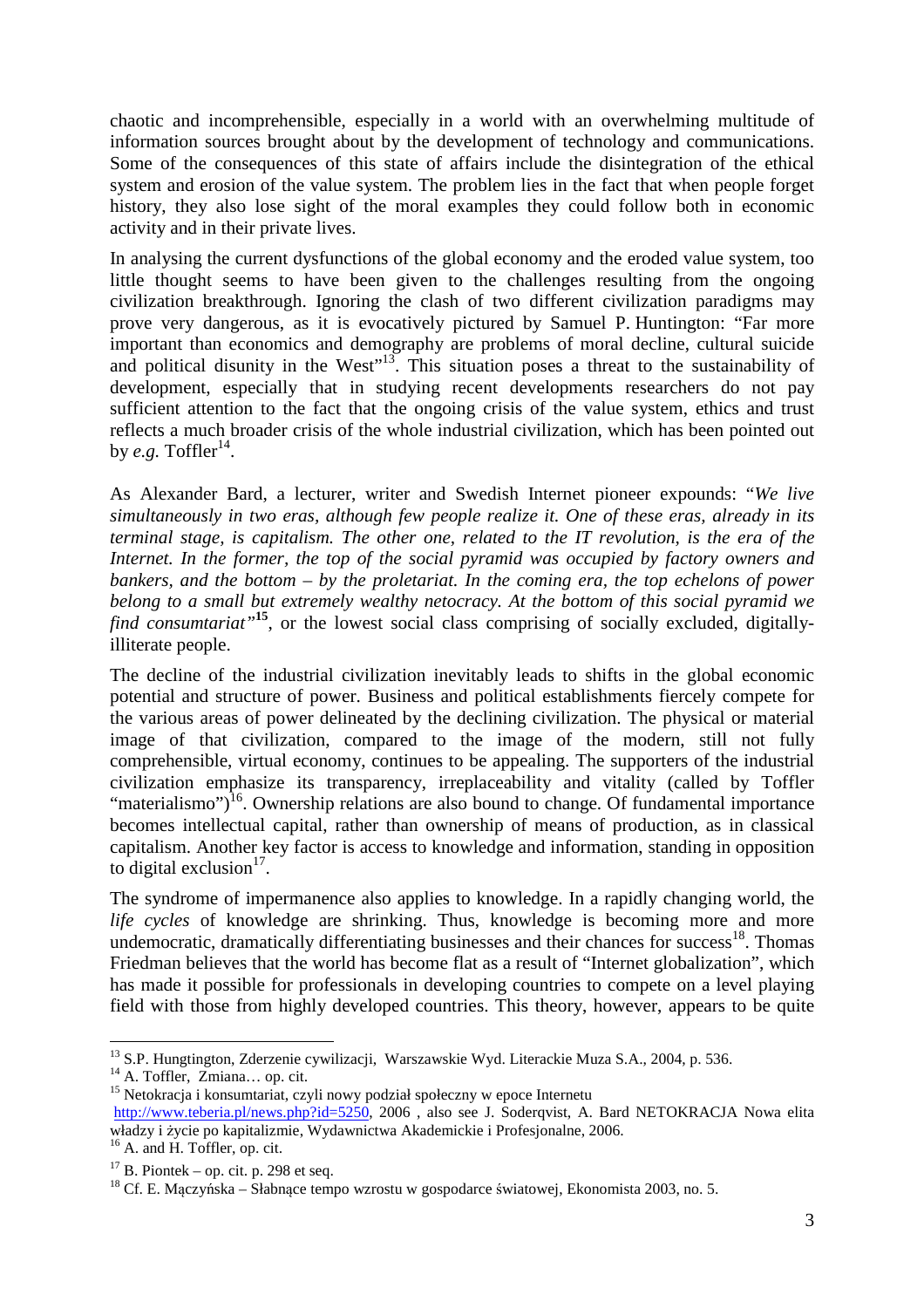illusory<sup>19</sup>, especially in the light of the current crisis. The concept of "the flat world" is a reference to an equally evocative notion of "the global village", which was coined in the 1960s by Marshall McLuhan. Although new technologies do facilitate the process of reducing differences between various regions of the world, paradoxically the gaps tend to increase, even in the face of "the death of distance".

The social trauma, escalating uncertainty and insecurity, accompanied by a crisis of trust<sup>20</sup> casts a shadow on the multitude of development opportunities available in the contemporary world.

The crisis of trust has been seriously aggravated by the financial sector and capital flows, which have become increasingly detached from the real economy over the past decades. That alone could have led to a crisis<sup>21</sup>. John Bogle, a finance expert named by the "Fortune" Magazine" one of the most influential American businessmen, ironically observes: "Over the past two centuries, our nation has moved from being an agricultural economy, to a manufacturing economy, to a service economy, and now to a predominantly financial economy. But our financial economy, by definition, subtracts from the value created by our productive businesses"<sup>22</sup>.

Although Bogle does not question the added value the financial sector creates (by means of *e.g.* adding new jobs), at the same time he proposes that the more money the financial system retains, the less is returned to the investors, who are actually the main "food providers" in the existing very expensive financial-investment "food chain". Thus, it is necessary to adopt a rational methodology for running the finance sector with a view to macroeconomic effectiveness. In its present form, it "subtracts value from our society"<sup>23</sup>. Perhaps this is one of the reasons why, despite the immense and ever-increasing production potential of the new economy, the developed countries have been affected by faltering economic growth rates for many years now. Furthermore, contrary to the popular fallacy, greater growth dynamics does not entail higher employment rates. Commenting on these issues, John Bogle concludes: "We have moved to a world where far too many of us seemingly no longer make anything: we're merely trading pieces of paper, swapping stocks and bonds back and forth with one another and paying our financial croupiers a veritable fortune. In the process, we have inevitably added even more costs by creating ever more complex financial derivatives in which huge and unfathomable risks have been built into the financial system.<sup>24</sup>. Bogle addresses the current crisis and the actions of international corporations paraphrasing Winston Churchill – "*Never*  has so much been paid to so many for so little<sup>"25</sup>. This also implies that the global economy has been dominated by intermediaries. Bogle observes that we live in times which are at the same time wonderful, interesting, inspiring, and saddening: "Wonderful in that the blessings of democratic capitalism have never been more broadly distributed around the globe, sad in that the excesses of that same democratic capitalism have rarely been more on display. We see the excesses most starkly in the continuing crisis (...) in our overleveraged, overly speculative banking and investment banking industries<sup>"26</sup>. This trend is further fuelled by the process of globalization. According to Jadwiga Staniszkis "paradoxically, the global logic

<sup>&</sup>lt;sup>19</sup> T. L. Friedman, Świat jest płaski. Krótka historia XXI wieku, Wydawnictwo REBIS, Poznań 2006, p. 358.

<sup>20</sup> P. Sztompka, Trauma wielkiej zmiany: społeczne koszty transformacji, Instytut Studiów Politycznych Polskiej Akademii Nauk, Warsaw, 2000 and P. Sztompka, Zaufanie, fundament społeczeństwa, Znak, Cracow 2007.

<sup>21</sup> Tapscott D., Williams A., Wikinomia. O globalnej współpracy, która zmienia wszystko, Wydawnictwa Akademickie i Profesjonalne, Warsaw, 2008.

 $22$  J. C. Bogle, op. cit., p. 47

<sup>&</sup>lt;sup>23</sup> Ibid. Chapter I: Too Much Cost, Not Enough Value, pp. 29-48.

<sup>&</sup>lt;sup>24</sup> J. C. Bogle, Enough. True Measures of Money, Business, and Life, Wiley, November 2008, USA, p.

<sup>25</sup> J. C. Bogle, Enough, op. cit., p. 38

<sup>&</sup>lt;sup>26</sup> J. C. Bogle, Enough. True Measures of Money, Business, and Life, Wiley, November 2008, USA, pp. 1-2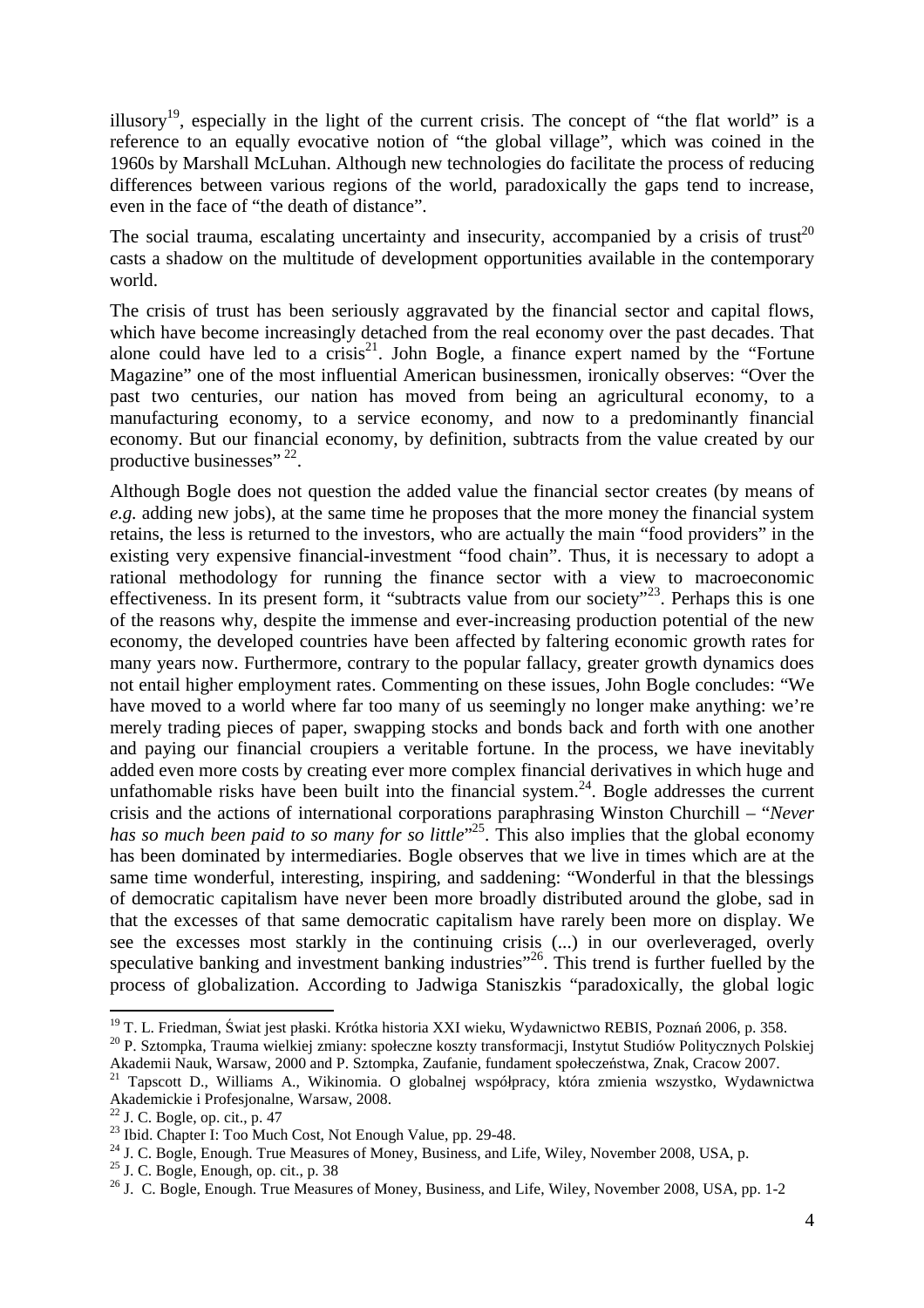(and the invisible hand of globalization along with its asymmetry of rationality) has eliminated  $(...)$  the invisible hand of the market (as understood by the liberals) $"^{27}$ .

The turbulent global changes and their ambivalent assessment will inevitably lead to reconsideration of some economic theories. New research trends are already emerging, including the interdisciplinary *economics of complexity* and the *imperfect knowledge economics* based on psychoeconomics, or behavioural economics. Arguably, they mark the beginning of a pronounced shift in the economic paradigm. In the view of Andrzej Wojtyna the "economic ferment", and the way economics responds to the accusations levelled against it, is reflected in the fact that "on the one hand, advances in behavioral economics, lead to a deep reconstruction of the assumptions underlying the concept of *homo oeconomicus*; on the other hand, research carried out in the loosely defined area of *complexity economics* questions the traditional way of understanding the equilibrium and dynamics of economic systems. (...) It seems that the ongoing changes may, in the long run, revolutionize not only the scope (subject matter) of economics, but also its methodology. However, one needs to be careful in qualifying the changes as revolutionary, not only due to (...) ideological influences or mere ignorance of the critics, but also due to the substantial adaptability of mainstream economics. Then, revolutionary changes do not need to be symptoms of a crisis, but may testify to the "vitality" of economics"<sup>28</sup>.

#### **The economics of complexity and the economics of imperfect knowledge**

Although the global crisis has escalated the various economic controversies, the need to modify or even reconsider and revise some of the old economic theories had been acknowledged much earlier. While the principle of free-market competition promoted by the neoliberal doctrine remains unchallenged, it has been pointed out that excessive competition between businesses may lead, as practice shows, to some undesirable consequences and threats, especially that "the boundary between rivalry and destruction is very thin"<sup>29</sup>. This seems to reinforce Leon Hurwicz's argument that the Smithsonian "invisible hand" needs "intelligent guidance"<sup>30</sup>. Paul Samuelson also advocates the golden mean ("Ich bin ein Mann der Mitte"): while approving the "invisible hand" mechanism, he asserts that in the face of globalization this hand should be holding the handbrake ("Globalisierung ja, aber mit einer Hand an der Handbremse")<sup>31</sup>. He also observes that some theories, including the comparative costs theory, have largely lost their relevance. In turn, Milton Friedman has admitted to a mistake: "*The use of quantity of money as an overarching target and principle for economic decision-making has not been a success. I'm not sure that I would as of today push it as hard as I once did"*<sup>32</sup>. An impending shift in the views of theoreticians is also visible in works of such renowned economists as G. Becker, J. Stiglitz, John Kenneth Galbraith, Phelps, Kahnemann, and others $^{33}$ .

<sup>27</sup> J. Staniszkis, *Władza globalizacji*, Scholar, Warszawa 2003, pp. 197-198.

 $28$  A. Wojtyna, as above.

<sup>&</sup>lt;sup>29</sup> The author of this quote, A. Morita of the Sony Corporation also said that "the conviction of Americans about a contradiction between these two phenomena also influences reality. Those who are granted help "soften" and become chronic patients and parasites of taxpayers". Cf. C. Hampden-Turner, A. Trompenaars, *Siedem kultur kapitalizmu [Seven Cultures of Capitalism]*, Dom Wydawniczy ABC, Warsaw 1998, p. 122.

<sup>&</sup>lt;sup>30</sup> Intelligent design, A theory of an intelligently guided invisible hand wins the Nobel prize, The Economist October 18, 2007.

<sup>31</sup> Ch. Rottwilm, Paul A. Samuelson, *Der Generalist mit dem Wasserhund*, Der Spiegel, 29 July 2008, Manager Magazin supplement.

 $\frac{32}{2}$  Spowiedź monetarysty, Forum June 30, 2003 p. 26 (interview with M. Friedman).

<sup>33</sup> J.K. Galbraith, *Gospodarka niewinnego oszustwa. Prawda naszych czasów*, MT Biznes, Warsaw 2005, and J.E. Stiglitz, *Globalizacja*, Wydawnictwo Naukowe PWN, Warsaw 2004.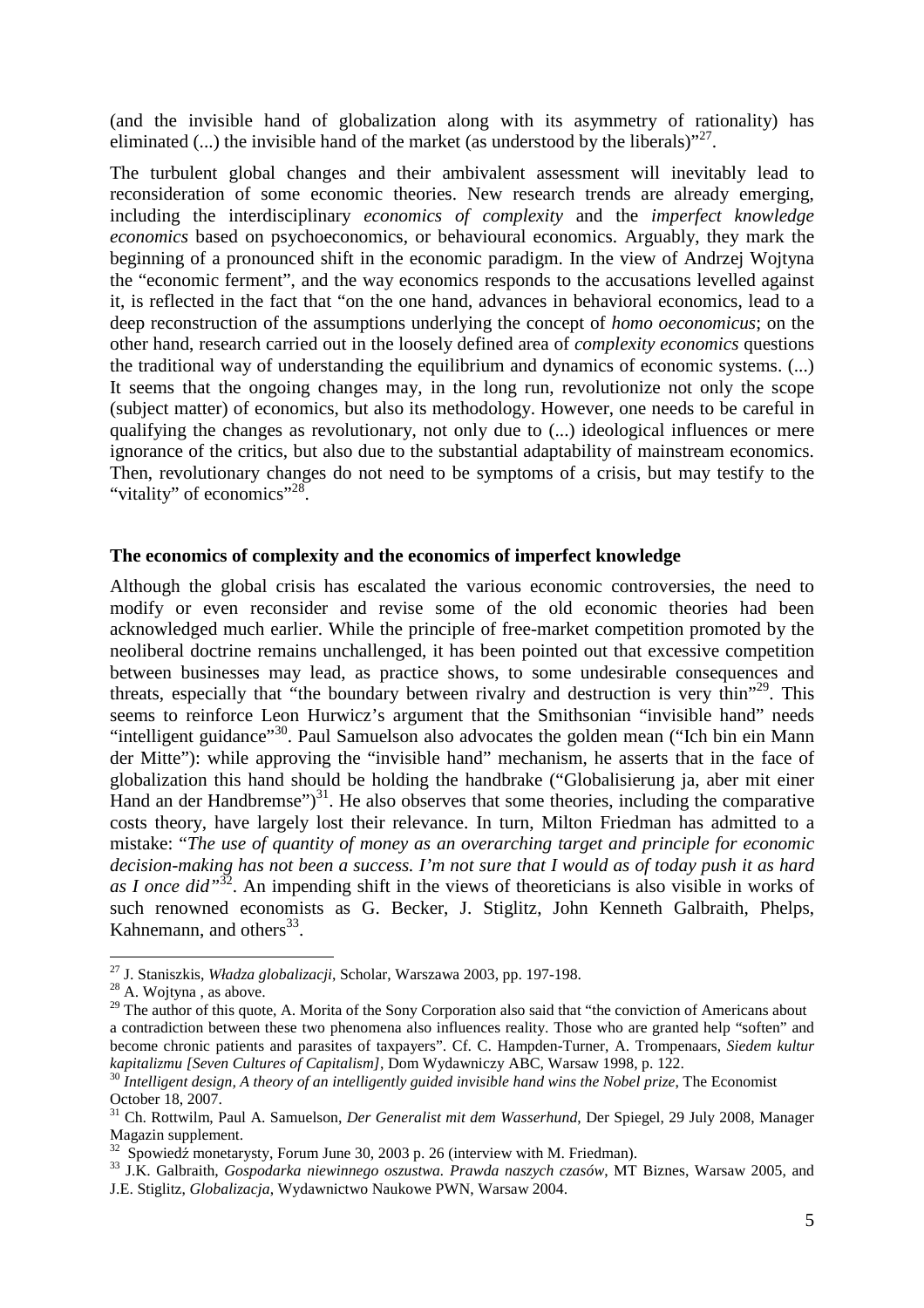The syndrome of impermanence in the economy thus appears to render many theories impermanent too, including a number of economic approaches, even though there is some controversy as to this point, which seems to escalate proportionately to the accelerating rate of global economic changes.

The controversies concern the adequacy and usefulness of the basic branches of economics in the process of long-term economic policy-making. Furthermore, an approach that is optimal in one type of economy and economic reality may be inefficient in another, which should be taken into consideration in the process of designing the right economic and political system. According to Nobel Prize winner Edmund S. Phelps, the above principle is one of the important highlights of the theory proposed by Roman Frydman and Michael D. Goldberg<sup>34</sup>, who argue that in an age of a knowledge-based economy we are actually faced with *imperfect knowledge economics*<sup>35</sup>, and thus "*the truth is imperfect and certainty untrue"*<sup>36</sup>. Economics is a science based on studying certain regularities, but in conditions of dynamic changes it becomes increasingly difficult to identify them. Furthermore, even the most sophisticated economic theory, but one failing to accommodate society as a factor and to account for human behaviour, would not yield satisfactory results. That is why Frydman and Goldberg stress the need to shift the focus of economic studies from quantitative analysis and mathematical modelling to qualitative analysis. Mathematical models are based on some fixed assumptions and regularities, so in a rapidly changing environment they become less useful. As Robert Shiller emphasizes, traditional economic models used for research, analysis and predicting the market do not allow for speculation bubbles. "That is why analysts get confused when a bubble dangerously grows, and get completely lost when it bursts, causing a crisis. Economists advocating so-called neoclassical economics cannot understand the bubble mechanism, as they assume the market to be a place where rational actors make informed decisions and negotiate rational prices of goods."<sup>37</sup>

The above statement corresponds to the critical opinion voiced by Wacław Wilczyński, who says that "the purpose of Polish economics is not only to record facts and arrange them into impressive charts and formulas, but to decisively formulate the conditions for success. This is a crucial prerequisite for Polish economics to attain the social and scientific standing it deserves"<sup>38</sup>.

The recent debates about the mission of economics point to the increasing role of qualitative analysis as well as to the dangers arising from ignoring the history of economic thought. Analyzing the causes of the ongoing crisis and economic dysfunctions George Akerlof and

<sup>&</sup>lt;sup>34</sup> "Another hallmark of the imperfect knowledge view is its qualification of fixed policy rules. The necessary point is that the optimum rule is not the same from one structure of the economy to another. As with the rest of macroeconomics, the issues have to be rethought in a way that makes the ever-imperfect knowledge of market participants and policymakers an integral part of the analysis" – quotation from Edmund S. Phelps's introduction to Imperfect Knowledge Economics: Exchange Rates and Risk by R. Frydman and M.D. Goldberg, Princeton University Press, New Jersey, 2007, p. xiii.

<sup>35</sup> Roman Frydman, Michael D. Goldberg, Imperfect Knowledge Economics: Exchange Rates and Risk, Princeton University Press, 2007.

<sup>36</sup> Ekonomia niepewności, op. cit. p. 3.

<sup>&</sup>lt;sup>37</sup> Jacek Żakowski's interview with Robert J. Shiller, op. cit.

<sup>&</sup>lt;sup>38</sup> W. Wilczyński says that "From the point of view of economic sciences, the ISI Master Journal List is a grave misunderstanding in terms of assessment of academic output. Even the most prominent Polish economists cannot boast thousands of quotes and references in the List. On the other hand, in Poland almost every department of mathematics, statistics, or other sciences, has accrued many more quotations than all Polish economists put together. (…) Thus, major Polish economic works concerning qualitative issues, fundamental to Poland's economy but perceived in the West as completely obsolete, and rarely translated into foreign languages, do not even stand the chance of being given as much as a cursory glance in the global market of quotations and references", W. Wilczyński Misja polskiej ekonomii, http://www.pte.pl/pliki/2/12/5-7.pdf.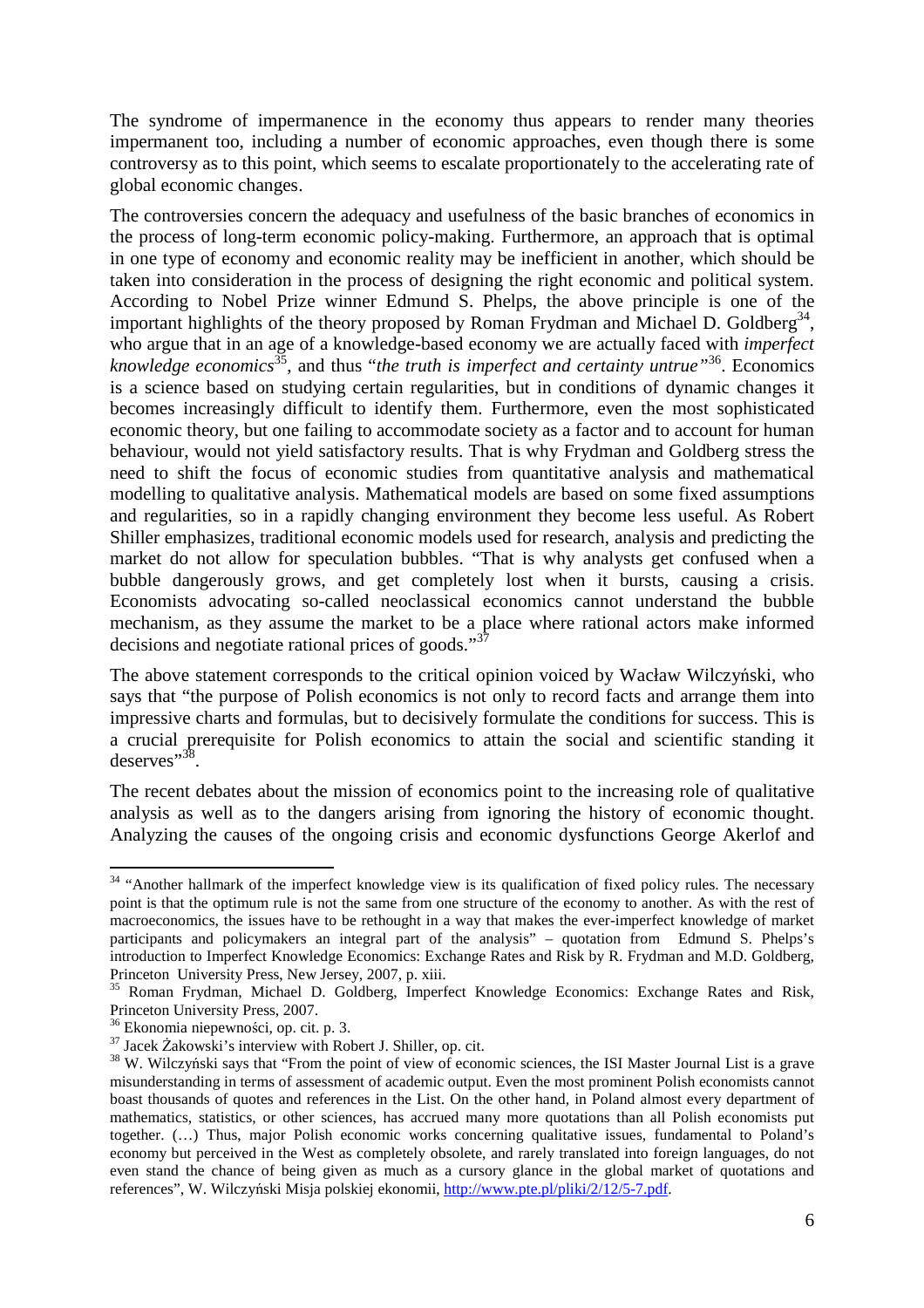Robert Shiller exposed the negative consequences of not learning lessons from history, *e.g.* from the Great Depression of the 1930s. In their book entitled "Animal Spirits" they expound a new economic approach called behavioral economics, or psychoeconomics, drawing on Keynesian theory and advances in other fields such as sociology, social psychology, pedagogy and even neurology and anthropology, as well as other branches of knowledge<sup>39</sup>.

It should be mentioned here that the importance of historical experience had been previously noted by Henry Hazlitt: "Many of the ideas which now pass for brilliant innovations and advances are in fact mere revivals of ancient errors, and a further proof of the dictum that those who are ignorant of the past are condemned to repeat it"<sup>40</sup>.

The new approach underscores the need to expand the time scope of research, while the neoclassical and neoliberal doctrines generally marginalize issues of futurological nature, as the future is to be taken care of by free market mechanisms. The unreliability of these doctrines and the negative consequences of their short-sightedness was observed a long time ago, as exemplified by *e.g.* the notion of "*the tragedy of the commons"*<sup>41</sup>. Drawing on the renowned economist Frederic Bastiat, Henry Hazlitt discusses the above problem, claiming that one of the most serious popular fallacies surrounding economics is the so-called "*broken*  window fallacy" based on short-sightedness<sup>42</sup>. The "*broken window metaphor*" used by F. Bastiat and H. Hazlitt, though controversial as it may be, proves that short-sightedness and superficial economic judgment sooner or later lead to negative consequences. The importance of economics as a tool for guiding the economy and shaping its future is forcibly stressed by Austrian School economist Henry Hazlitt: *The art of economics consists in looking not merely at the immediate but at the longer effects of any act or policy; it consists in tracing the consequences of that policy not merely for one group but for all groups."*<sup>43</sup>

At the same time, Roman Frydman argues that "in social sciences – economics being one of them – there are no certainties. Whoever is looking for universal certainty will be naturally doomed to fail. (...) Even the most distinguished experts cannot remove uncertainty. (...) It is impossible to arrive at sensible economics without considering the unpredictability of human reactions to signals, information, commands and stimuli<sup>44</sup>. In Frydman's opinion, our times are characterized by growing uncertainty and changeability, so the only option is to accept error as a natural state, as paradoxically this helps to minimize the likelihood of making mistakes.

The 2009 Nobel Memorial Prize in Economic Sciences also seems to draw attention to the unreliability of theories and the related risks. One of the winners was American researcher Elinor Ostrom (the co-winner being Oliver Williamson), awarded for her contribution to economic governance. She challenged the universal belief and theories stating that commonpool resources have always been inefficient and badly managed and, by the same token, that the only effective path is privatization. Her stance also seems to contradict "the tragedy of the commons" which claims that collective ownership is always destructive to existing resources.

<sup>&</sup>lt;sup>39</sup> G. A. Akerlof and R. J. Shiller, Animal Spirits: How Human Psychology Drives the Economy, and Why It Matters for Global Capitalism, Princeton University Press, New Jersey, 2009 and Jacek Żakowski's interview with Robert J. Shiller in *Niezb*ę*dnik Inteligenta*, supplement to "Polityka" weekly, July 5, 2009.

<sup>40</sup> H. Hazlitt, op. cit. p. 9.

<sup>&</sup>lt;sup>41</sup> Hardin G., The Tragedy of the Commons, "Science" 1968, no. 162.

<sup>&</sup>lt;sup>42</sup> H. Hazlitt, op. cit. p. 24 – If a hoodlum breaks the window in a baker's shop, the glazier will benefit from this situation. However, *the glazier's gain of business* could be merely *the tailor's loss of business.* Instead of purchasing a new suit he wanted to buy, the baker will now have to spend his money on a new plate glass window.

<sup>43</sup> H. Hazlitt, Ekonomia w jednej lekcji, Wydawnictwo Znak-Signum, Cracow 1993, p. 17

<sup>44</sup> Ekonomia niepewności. Z Romanem Frydmanem o tym, dlaczego ekonomiści wciąż się mylą, rozmawia Jacek Żakowski, Polityka. Niezbędnik Inteligenta. Issue 14 – no. 10 (2644) as of March 8, 2008; p. 3.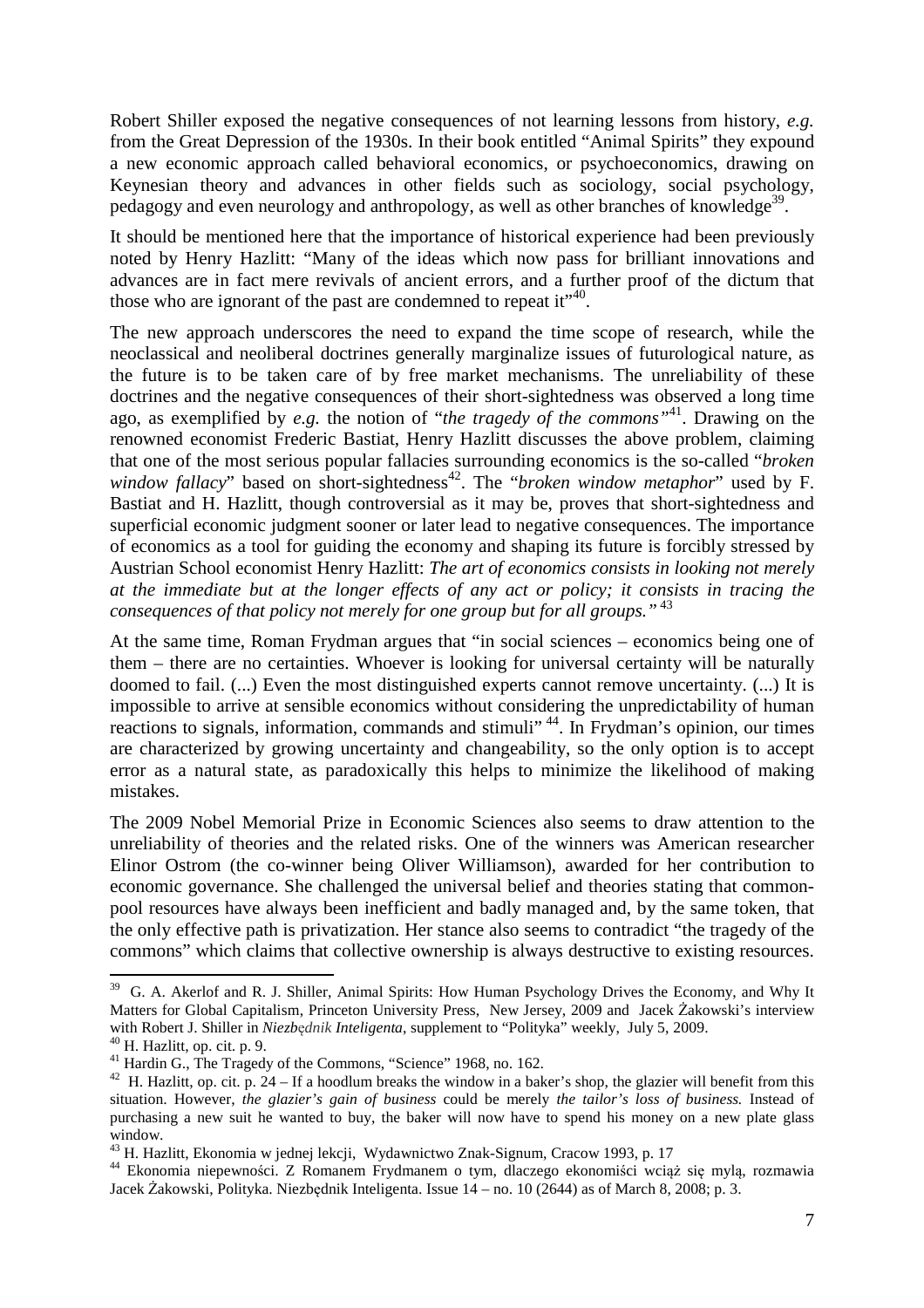In Ostrom's opinion, common-pool resources have been managed much better than the classical theory would have it. The research she conducted proves that the owners of such resources are able to effectively solve all conflicts of interests that may arise, thus vindicating this type of ownership.

Therefore, a difficult question arises here, as to the role of economic theory in general and of the various economic schools in the changing world. This question is further compounded by the fact that economists and economic theories are blamed for the existing economic dysfunctions and for the fact that the current crisis was neither predicted nor prevented $45$ . Economists are also accused of adhering to old "schools" and ignoring new developments in the economy.

The problem of economists and economics being reactionary was raised years ago by John K. Galbraith, who said of Keynes that while "pondering over the future of economics, he did not sufficiently take into consideration the attachment of traditional economists to classical values and notions, or how they were going to be verified and justified in the light of the ongoing changes"<sup>46</sup>.Their main strength lies in the fact that they primarily cater to long-standing professional and economic interests. Galbraith critically states that "Economics is held within the classical or neoclassical bounds mainly thanks to the consolidated, strong involvement to preserve the existing beliefs. These are indeed strong ties, and few economists are willing to reject the knowledge that was accepted and taught when they went to college, and which they subsequently defended and developed in their lectures, writings, and academic discussions. To reject what they had been taught and what they were teaching to others would mean admitting they were mistaken, and nobody would be willing to do that. It should also be said that people are unwilling to undertake the effort of thinking necessary to adapt themselves to changes. This is an effort economists, but not only them, find uncomfortable or even painful".

The persisting influence of the classical theory is ascribed by Galbraith to the power of economic interests and to the usefulness of this theory in solving the problem of knowledge in the economy and politics. If, as the classical economic theory would have it, the economy is ruled by the market, the issue of power abuse becomes irrelevant, and the criticism of government is perceived in terms of struggle against the market. Another important factor explaining the strength of the classical theory is that it attempts to mathematize economics and treat it as an exact science. The assumptions of classical economics enable mathematical modelling. The question thus arises whether, in the face of deepening economic uncertainty, the ambivalence of quantitative assessment of economic phenomena, and the growing focus on unquantifiable, qualitative factors, the neoclassical branch of economics can retain its dominant position, or whether and to what extent it will be replaced by other approaches such as "imperfect knowledge economics". While this question remains open, in the light of the discussed changes in the civilization paradigm and the ongoing turbulent economic developments, economics is inevitably bound to evolve into a more heterogeneous science with a new paradigm. This process has already begun, primarily in terms of methodology,

 $\overline{\phantom{a}}$ 

<sup>&</sup>lt;sup>45</sup> What went wrong with economics. And how the discipline should change to avoid the mistakes of the past The Economist, July 16 2009.: "Economists need to reach out from their specialized silos: macroeconomists must understand finance, and finance professors need to think harder about the context within which markets work. And everybody needs to work harder on understanding asset bubbles and what happens when they burst. For in the end economists are social scientists, trying to understand the real world. And the financial crisis has changed that world".

<sup>46</sup>J. K. Galbraith, Ekonomia w perspektywie. Krytyka historyczna, PWE, Warsaw, 1992, p. 298.

 $47$  As above, p. 298.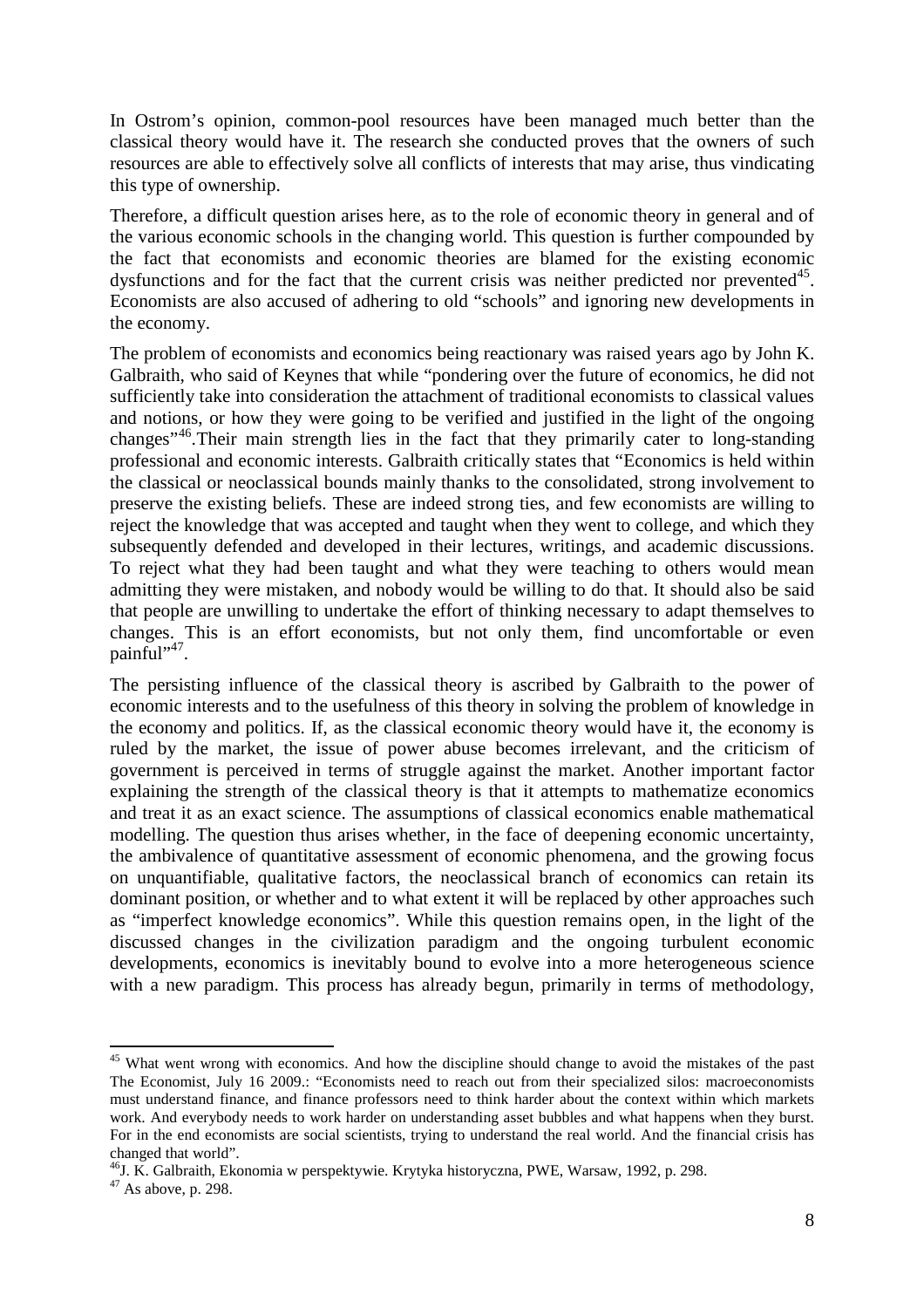including measurement of economic growth rates, as the classical gauges have turned out to be deficient.

This is due to the fact that in a rapidly changing world and given the extremely high level of financialization the basic measurement of economic growth, *i.e.* GDP, becomes unreliable. Therefore, academics have set out to identify new methods of measuring growth, welfare and the quality of life. One of the latest developments is the Gross National Happiness Index (GNH), which involves not only economic growth, but also social justice, preservation of cultural values, the quality of governance and economic policies, social issues and environmental protection. Grzegorz W. Kołodko, Polish economist and former Prime Minister, encourages this line of research offering an "Integrated Well-Being Index"<sup>48</sup>.

The current crisis has intensified the search for new gauges of economic growth and wellbeing of finances, business and life, infusing the debate with new vigour. One of the latest attempts in this field was made in February 2008 by French President Nicholas Sarkozy, who appointed a special committee for measuring economic and social growth. The committee, chaired by Joseph E. Stiglitz, noting the deceptiveness of the GDP indicator in assessing welfare and finding other existing metrics of economic growth and the quality of life unsatisfying, recommended the broader use of other, measurable and objective indicators of welfare, or well-being, and also the use of some more subjective happiness indicators. It has also recommended a more open approach to measuring well-being, arguing that well-being is a multi-dimensional category, and research methodology should cover not only financial factors, but also other issues such as health, education, political system, *etc*. 49

Welfare creation and its measurement is closely connected to the process of developing the right economic and political system. This is even more important now, as the global economy has been thrown into a state of "punctuated equilibrium". Under the circumstances, Lester C. Thurow has warned against threats to capitalism resulting from the simultaneous movement of five economic "tectonic plates", which are the underlying vehicles of change. They include:

- $\triangleright$  the fall of communism, which led (by the pendulum effect) to indiscriminate confidence in the neoliberal doctrine,
- $\triangleright$  economy based on intellectual capital, a knowledge-based economy,
- $\triangleright$  demography, rapid growth of population in the poorest countries, increased mobility, and ageing societies,
- $\triangleright$  increasing globalization and the resulting complexity and obscurity of economic relationships,
- $\triangleright$  a world without a dominating superpower, as the USA is gradually losing its hegemonic hold.

# **"Ordo" and the system policy**

l

Under conditions of imperfect knowledge economic policies and models of economic systems must be adjusted to specific economic conditions, since rules which are optimal for one economy may turn out to be suboptimal for another.

<sup>&</sup>lt;sup>48</sup> G. W. Kołodko, Wędrujący świat, Wyd. Prószyński i S-ka SA., Warsaw, 2008, p. 272.

<sup>&</sup>lt;sup>49</sup> J. E. Stiglitz, A. Sen, J.P. Fitoussi, Report by the Commission on the Measurement of Economic Performance and Social Progress, September 2009, www.stiglitz-sen-fitoussi.fr.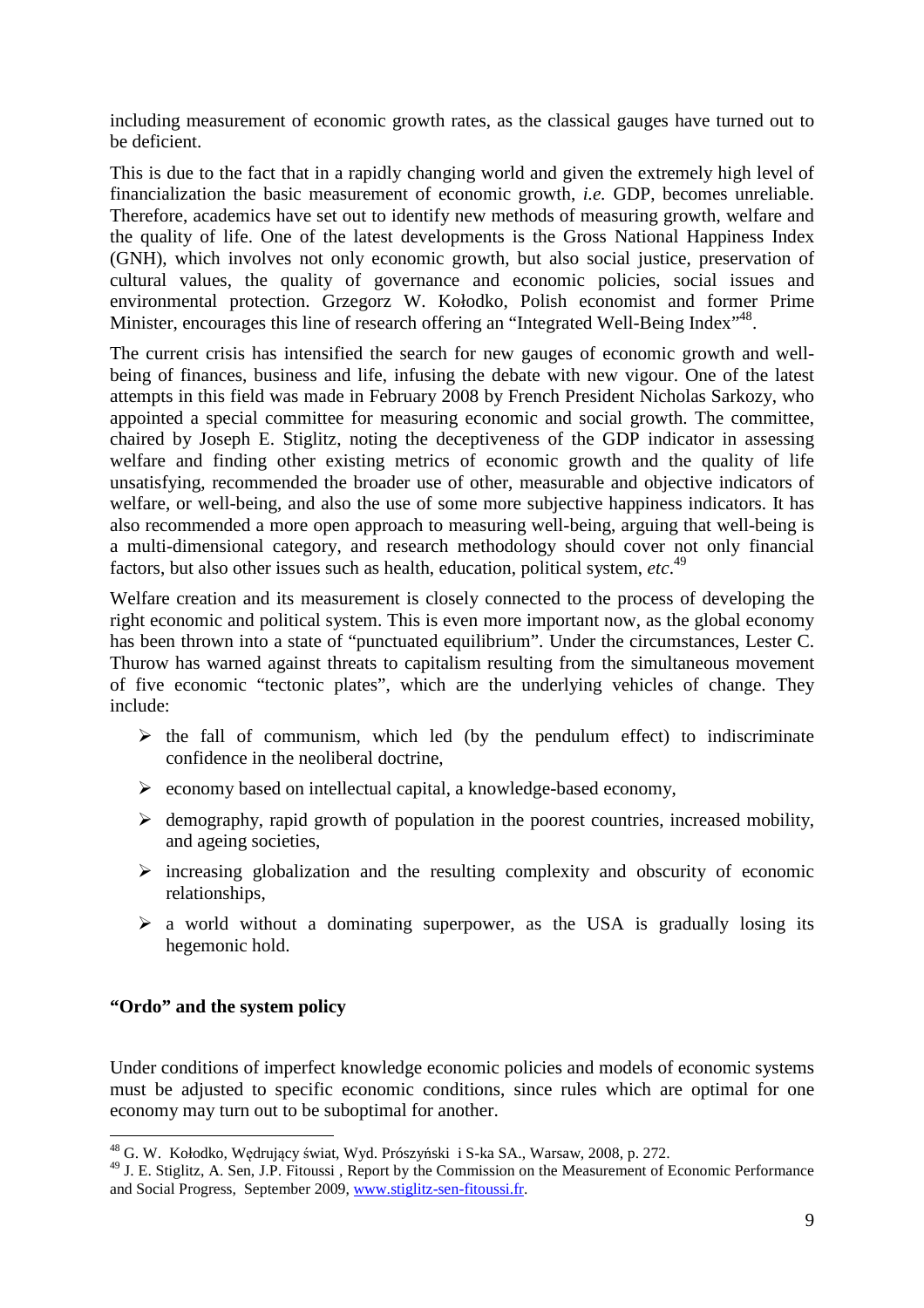Economic history shows that new civilization patterns enabled by technological breakthroughs have always been accompanied by crises and destruction of *the old in favour of the new*. Then the new patterns and turbulent changes translated into new economic systems. Thus, the agrarian civilization brought about feudalism, and the industrial civilization resulting from the industrial revolution produced capitalism with its several subsequent variants. At the same time, new economic systems led to a new social stratification and, characteristically, brought along a new message and new instruments and methods of social communication. Feudal lords were replaced by capitalists and feudal peasants by proletariat. The transformation of feudalism into capitalism concurred with a simultaneous shift from the age of handwriting to the age of the printing press. Nowadays, the post-industrial civilization, a product of the information revolution, is the age of a new communication medium – a digital language which has seen the emergence of a new top stratum of society, *i.e.* so-called "digital netocracy", with "consumtariat" at the very bottom of the social pyramid<sup>50</sup>.

Therefore, the question arises: what model of socio-economic system is this new postindustrial civilization going to bring about? The question is all the more important because of the growing disarray in global economic policymaking, which has occurred despite warnings and admonitions offered by intellectuals representing various branches of knowledge, including economics and sociology. At the same time, the adverse effects of the dominance of one (neoliberal) doctrine are starting to surface. Thus, given the complexity of the contemporary world, it does not seem right to adhere to only one model or concept.

Perhaps this is actually where the source of progress lies, as back in 1859 John Stuart Mill wrote: "What has made the European family of nations an improving, instead of a stationary portion of mankind? Not any superior excellence in them, which, when it exists, exists as the effect not as the cause; but their remarkable diversity of character and culture. Individuals, classes, nations, have been extremely unlike one another: they have struck out a great variety of paths, each leading to something valuable; and although at every period those who travelled in different paths have been intolerant of one another, and each would have thought it an excellent thing if all the rest could have been compelled to travel his road, their attempts to thwart each other's development have rarely had any permanent success, and each has in time endured to receive the good which the others have offered $^{51}$ . Hence the conclusion that a multiplicity of paths is a source of universal improvement.

When applying economic theories in practice, it is necessary to adjust them to reality. Therefore, different theoretical concepts may be useful under different conditions. There is a reason for the ongoing revival of Keynesianism, as it is an approach "for the hard times of crisis". In economics of complexity there is a distinct trend towards pursuing a diversity of economic approaches and their applications. This view is also shared by Grzegorz Kołodko and by Immanuel Wallerstein, an American sociologist, historian and economist, the author of the world-systems theory. In a book published nearly 10 years ago, *The End of the World as We Know It*, Wallerstein argued that the modern world-system "(...) has entered into terminal

<sup>50</sup> <sup>50</sup> Netokracja i konsumtariat, czyli nowy podział społeczny w epoce Internetu http://www.teberia.pl/news.php?id=5250, 2006 , cf. also J. Soderqvist , A. Bard NETOKRACJA Nowa elita władzy i życie po kapitalizmie, Wydawnictwa Akademickie i Profesjonalne, 2006.

<sup>51</sup> http://prawo.uni.wroc.pl/~kwasnicki/CytatyEkon.htm.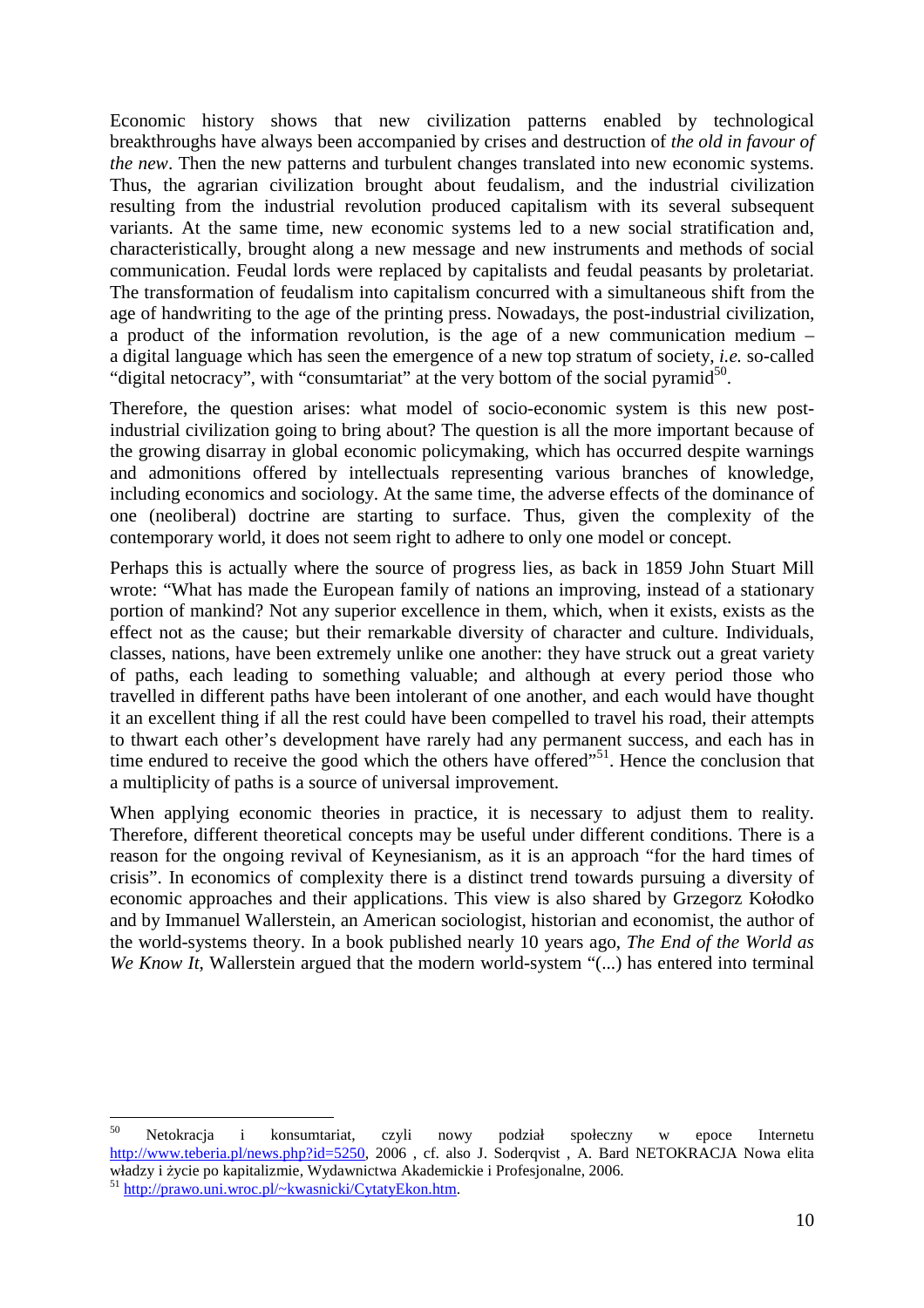crisis and it is unlikely in fifty years"<sup>52</sup>. Similar conclusions and warnings were formulated by Alvin Toffler in his futuristic works *Powershift* (1990) and *Future Shock* (1970)<sup>53</sup>.

According to scientist and geographer Jared Diamond, socio-economic policy seems to provide at least a partial answer to his question, namely "how do societies choose to fail or succeed?"<sup>54</sup> Diamond tries to find an answer by analysing the approaches of individual societies and whole civilizations to their natural environment, and arrives at the conclusion that, apart from military or economic causes, it is the depletion of environmental resources which largely contributed to the collapse of many advanced societies<sup>55</sup>. But the approach to the natural environment is derived from the economic policy. Unfortunately, economic history provides ample evidence (to be found in various geographical regions and periods) of how costly mistakes in designing the economic system may be and often are  $56$ .

Under conditions of the global crisis and civilization breakthrough as well as evident symptoms of disorder in the global economic system, the question concerning the optimal economic system becomes especially significant, not only in countries transforming their political and economic systems, but also in those where the market economy is decades or even centuries old. The economic system is at the same time one of the fundamental factors influencing the quality of government and governance at every level: from the local, to the national, to the supra-national one<sup>57</sup>. Furthermore, the economic system provides a framework for the public sector<sup>58</sup>.

Nowadays many believe that the underlying causes of the malfunctioning of the economy can be attributed to the erroneous systemic policy, which almost uncritically embraced the neoliberal doctrine. Characteristically, such opinions are shared also by those who until recently advocated neoliberalism. One of them is Jeffrey Sachs, who argues that "We were trapped between two voluntaristic utopias. One of them sanctifies the market and the other – society. The majority of people were led to believe that the government could not help them, and even if it promised to do so, it would still waste everything. Now much time will pass by the time they realize anew that there can be neither good society nor an efficient economy without a strong state"<sup>59</sup>.

Also J. K. Galbraith in his book *The Economics of Innocent Fraud: Truth for Our Time* points to the sources of dysfunctionality inherent in the neoliberal system. He takes note of the discrepancy between reality and "conventional wisdom", and the unprecedented influence of

<sup>52</sup> G. Kołodko, *Wędrujący Świat*, Wyd. Proszynki s S-ka , Warsaw 2008, p. 206 et seq., I. Wallerstein, *Koniec świata, jaki znamy*, Scholar, Warsaw 2004, p. 27.

<sup>53</sup> A. Toffler, *Szok przyszłości* (*Future Shock*), 1st edition, PIW, Warsaw, 1974, 2nd edition, Zysk i S-ka, Poznań, 1998; and *Zmiana władzy...* (*Powershift…*). Also see P. Sztompka, *Trauma wielkiej zmiany. Społeczne koszty transformacji*, PAN, Warsaw, 2000.

<sup>54</sup> J. Diamond, Upadek. Dlaczego niektóre społeczeństwa upadły, a innym się udało, Prószyński i S-ka, Warsaw, 2007 (Collapse: How Societies Choose to Fail or Succeed, Viking Books, New York, 2005). <sup>55</sup> Ibidem.

<sup>&</sup>lt;sup>56</sup> "Lucky the city with a decent government. Not all happy cities resemble one another, but each unhappy city is at least partly unhappy for a single reason: misgovernment. The quality of government, local and national, is the most important factor, apart from the economy, in the success (of a city)" – see.: *Failures at the top*, The Economist, May 3<sup>rd</sup> 2007.

<sup>57</sup> Cf. E. Mączyńska, Ład gospodarczy. Bariery i dylematy, in: E. Mączyńska, Z. Sadowski, O kształtowaniu ładu gospodarczego, PTE, Warsaw, 2008, pp. 151–168.

<sup>58</sup> This problem has been discusssed by J. Kleer in many publications, *e.g.* in: Kleer J., Globalizacja a państwo narodowe i usługi publiczne, Warsaw 2006.

<sup>59</sup> Nauka przetrwania. Prof. Jeffrey Sachs, Ekonomista, o niesprawiedliwych społeczeństwach, an interview by J. Żakowski, Polityka, January 10, 2009 (interview published in the Polish language).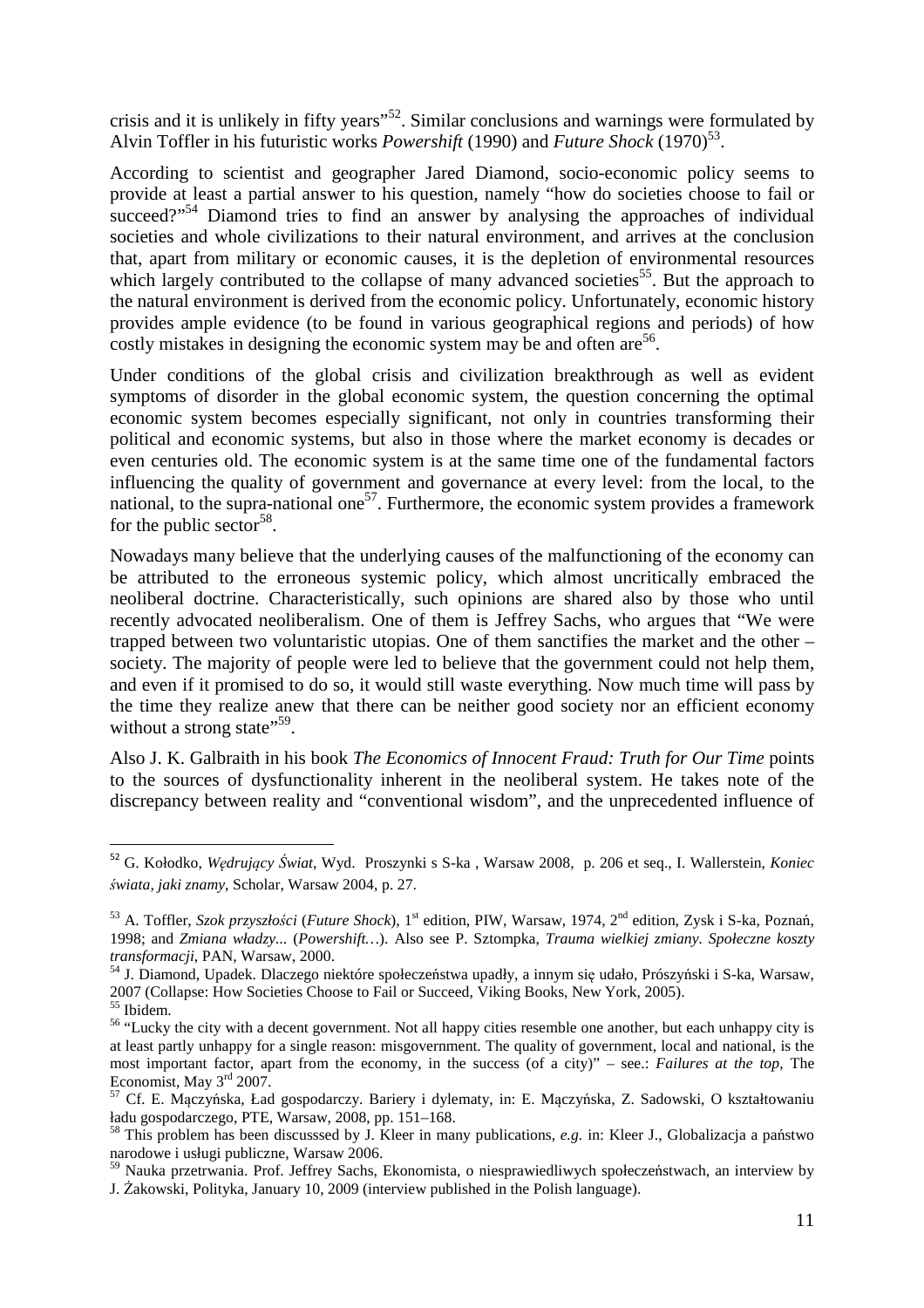the private sector on the public one, which is hazardous for the economy, entrepreneurship and efficient governance. In addition, Galbraith warns against the power of international corporations and against the shift of power from shareholders and board members to  $m$ anagement<sup>60</sup>.

On the other hand, Maciej Bałtowski observes how capitalism is dangerously evolving towards socialism, which brings to mind the argument of Joseph Schumpeter (1942) about the transition of capitalism into socialism<sup>61</sup>. However, as opposed to J. Schumpeter, who said that capitalism was not going to survive and the ongoing transformation of capitalism into socialism was determined not by its failures but by its successes, Bałtowski points out to capitalism's failures. He says that "over the last several dozen years free market capitalism has been evolving towards a system involving certain characteristic features of the socialist economy, even though this peculiar evolution may have been hard to notice at a first glance" $\delta^2$ , which is displayed in the "doctrinal foundations of the economic system". At the same time, Bałtowski warns that too much faith had been put in the dogma of global regulation of the economy. He states that certain general conclusions should be drawn from the experience of the socialist economy concerning the way the global regulators function. "First of all they should focus their activity not on substituting the market – which always leads to various adverse effects – but on reducing market failure. If the global regulator is utterly convinced of its wisdom and omnipotence, and does not curb its constructivistic inclinations and excessive anthropological optimism, it will doubtlessly end up in a position similar to the central planner in the socialist economy. The only way out, it seems, is to let the global regulators act in accordance with the logic of the market or 'marktkonform', as it is proposed by the German theory of social market economy"<sup>63</sup>.

This assumption is all the more important because it refers to the constitutional model of the Polish economy, that is, the social market economy. It is also important because systemic dilemmas affect not only Poland, but the entire European Union, and the whole world. Poland is a good illustration of how difficult it is to find the right solutions for designing an economic system. More than twenty years into Poland's economic transformation (which was initiated in 1989), the issues of the economic and political system have yet to reach a satisfactory solution<sup>64</sup>, even though the constitution of Poland recognizes the social market economy as the official economic system.<sup>65</sup> The Treaty establishing a Constitution for Europe also states that the sustainable development of the European Union is to be based on the social market economy, which was further reiterated by the Lisbon Treaty amending the Treaty on European Union and the Treaty establishing the European Community<sup>66</sup>.

In view of the dysfunctions of the political and economic order which have emerged due to the global crisis, the idea of social market economy is becoming even more attractive, as it is founded on ordoliberal theory, which in turn refers to the notion of *ordo*, dating back to the ancient Roman Empire. The essence of the notion lies in designing an order which would suit

<sup>60</sup> J. K. Galbraith, *Gospodarka niewinnego oszustwa. Prawda naszych czasów*, MT Biznes, Warsaw, 2005.

<sup>61</sup> J. A. Schumpeter, Kapitalizm socjalizm demokracja, PWN, Warsaw, 1995, p. 76.

<sup>62</sup> M. Bałtowski, Gospodarka socjalistyczna w Polsce. Geneza, rozwój, upadek, Wydawnictwo Naukowe PWN, Warsaw, 2009.

<sup>63</sup> Ibidem.

<sup>64</sup> W. Wilczyński, *Polski przełom ustrojowy 1989–2005. Ekonomia epoki transformacji*, Wydawnictwo Wyższej Szkoły Bankowej, Poznań 2005, p. 11.

 $65$  The Constitution of the Republic of Poland of April 2, 1997, Journal of Laws (Dz. U.) no. 78, item 483.

<sup>&</sup>lt;sup>66</sup> The Treaty establishing a Constitution for Europe, Official Journal of the European Union no. C 310, vol. 47, December 16, 2004.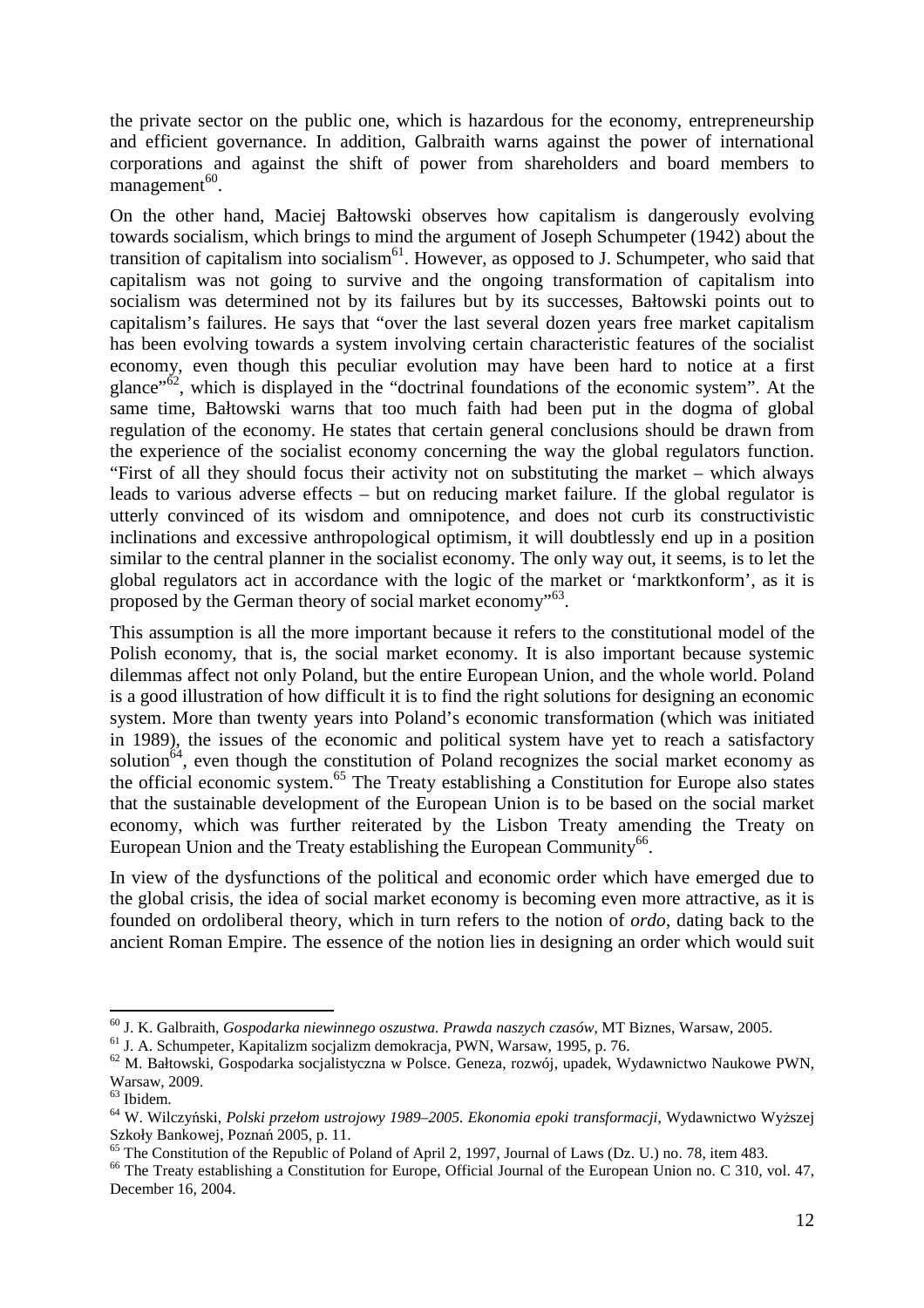the human nature and ensure economic sustainability<sup>67</sup>. In ancient Roman philosophy, the Latin term *ordo* was understood as a state of affairs characteristic of a civilized society in which autonomous individuals are free to conduct transactions without any interference, within the framework of universal legal rules<sup>68</sup>. Ordo is traditionally interpreted as standing in opposition to anarchy and chaos, having a normative nature and aiming at a desired state. The current financial crisis has to some extent proven the relevance of social market economy. Characteristically, the crisis hit the mightiest markets of the capitalist world, and primarily the USA and Great Britain. On the other hand, countries with the so-called Nordic economic system, which are using the social market economy in practice, have been less affected.

Although opinions on the social market economy model are quite controversial, analysis of its features indicates that it offers a chance to lay solid foundations for the coherence and sustainability of social and economic development<sup>69</sup>. The social market economic policy is characterized by holism, or comprehensive consideration of the individual components making up the extremely complex structure of the political and economic order<sup>70</sup>. J. Sachs offers a new method of resolving socio-economic problems, which he describes as "clinical economics", but as a matter of fact it reveals very clear references to the concept of the social market economy.

Sachs' clinical economics is indeed a holistic approach (modelled on holistic medicine) combining economic and social aspects<sup>71</sup>. Also P. Krugman, a Noble Prize winner in economics, in criticising the one-sidedness of the neoliberal doctrine underscores the need to apply a holistic approach in forming the economic system, thus indirectly opting for the social market economy $\sqrt{2}$ .

However, a prerequisite for the effective implementation of the ordoliberal concept of the social market economy is its adjustment to the unprecedented dynamic changes in terms of technology, society, and economy, including globalization<sup>73</sup>.

#### **Summary**

<sup>67</sup> The advantages of this approach were indicated among others by P. Pysz in his *Ordoliberalna koncepcja polityki gospodarczej Waltera Euckena*, *Ekonomista* magazine 2007, issue 3, and in his book *Społeczna gospodarka rynkowa. Ordoliberalna koncepcja polityki gospodarczej*, PWN, Warsaw, 2008.

 $8^8$  M.E. Streit, K. Wolfgang, Das institutionelle Fundament von Freiheit und Wohlstand – Lektionen der "Freiburger Schule" in: M.E. Streit (ed.), Freiburger Beiträge zur Ordnungsökonomik, Tübingen, 1995, p. 113, quoted after: P. Pysz, Społeczna..., p. 35.

<sup>69</sup> *Czym jest a czym nie jest "społeczna gospodarka rynkowa". Meandry interpretacyjne.* Interview by E. Mączyńska and P. Pysz with Horst Friedrich Wünsche, Ph.D*.* – Managing Director of Ludwig Erhard Foundation, in: Nowe Życie Gospodarcze 2007, issue 5.

<sup>70</sup> These issues are discussed in detail in: E. Mączyńska, P. Pysz (eds.), *Społeczna gospodarka rynkowa. Idee* and *Społeczna gospodarka rynkowa. Idee i możliwości praktycznego wykorzystania w Polsce*, PTE, Warsaw, 2003.

<sup>71</sup> J. Sachs, *Koniec z Nędzą. Zadanie dla naszego pokolenia*, Wydawnictwo Naukowe PWN, Warsaw 2006 (*The End of Poverty. How We Can Make it Happen in Our Lifetime*, 2005) and Ludwig Erhard: Wohlstand für Alle,, 1<sup>st</sup> edition, Germany, 1957.

<sup>&</sup>lt;sup>72</sup> "I've seen the future and it works". Sachs writes with relish about efficient cars, advanced public communication systems and metropolises with sprawling suburbia in which life without a car is virtually impossible. Economising on gasoline is not enough. "Americans will face increasingly strong incentives to start living like Europeans – maybe not today, and maybe not tomorrow, but soon, and for the rest of our lives", quoted after: Jörg Häntzschel, *Nie jesteśmy centrum wszechświata, Stany Zjednoczone budzą się z rojeń o własnej wielkości i wszędzie czyhających wrogach i przeżywają szok*, *Süddeutsche Zeitung*, quoted after: *Forum* weekly of July 21, 2008, issue 30. Also see W. Wilczyński, *Misja polskiej ekonomii*, *Nowe Życie Gospodarcze* 2008, issue 11.

<sup>73</sup> J. Sachs, *Koniec z Nędzą. Zadanie dla naszego pokolenia*, Wydawnictwo Naukowe PWN, Warsaw 2006 (*The End of Poverty. How We Can Make it Happen in Our Lifetime*, 2005).